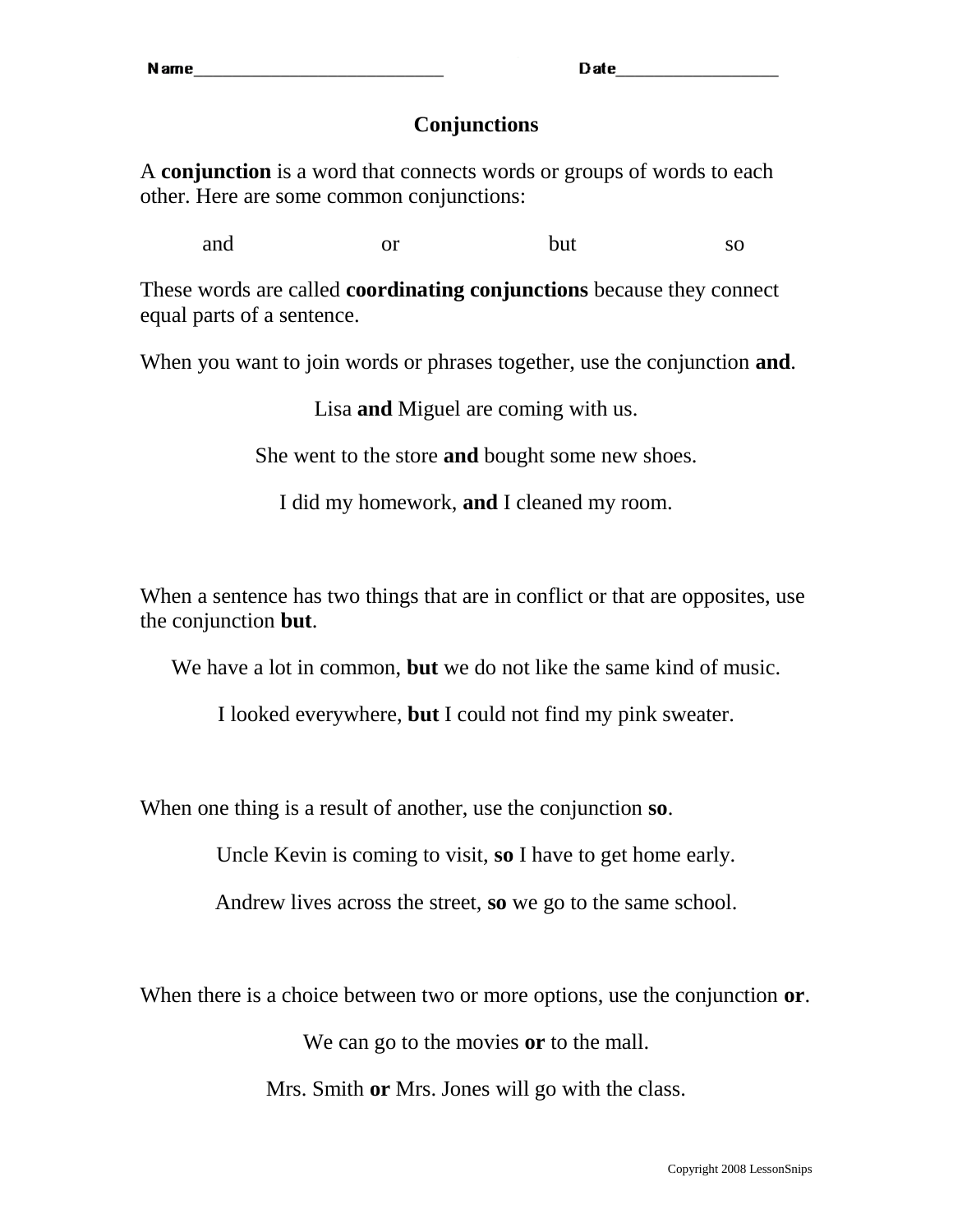## **Conjunctions Exercises**

Choose the coordinating conjunction that best completes each sentence.

- 1. Mary **Joanne are my sisters.** 
	- a. and
	- b. or
	- c. but
	- d. so
- 2. I will study every night I can pass the test.
	- a. and
	- b. or
	- c. but
	- d. so
- 3. The forecast is for rain, \_\_\_\_\_\_\_\_\_ we will go to the game anyway.
	- a. and
	- b. or
	- c. but
	- d. so
- 4. We can drive into the city, \_\_\_\_\_\_\_\_\_\_ we can take the bus.
	- a. and
	- b. or
	- c. but
	- d. so
- 5. He did not have enough money for a soda and chips, \_\_\_\_\_\_\_\_\_ he just bought a soda.
	- a. and
	- b. or
	- c. but
	- d. so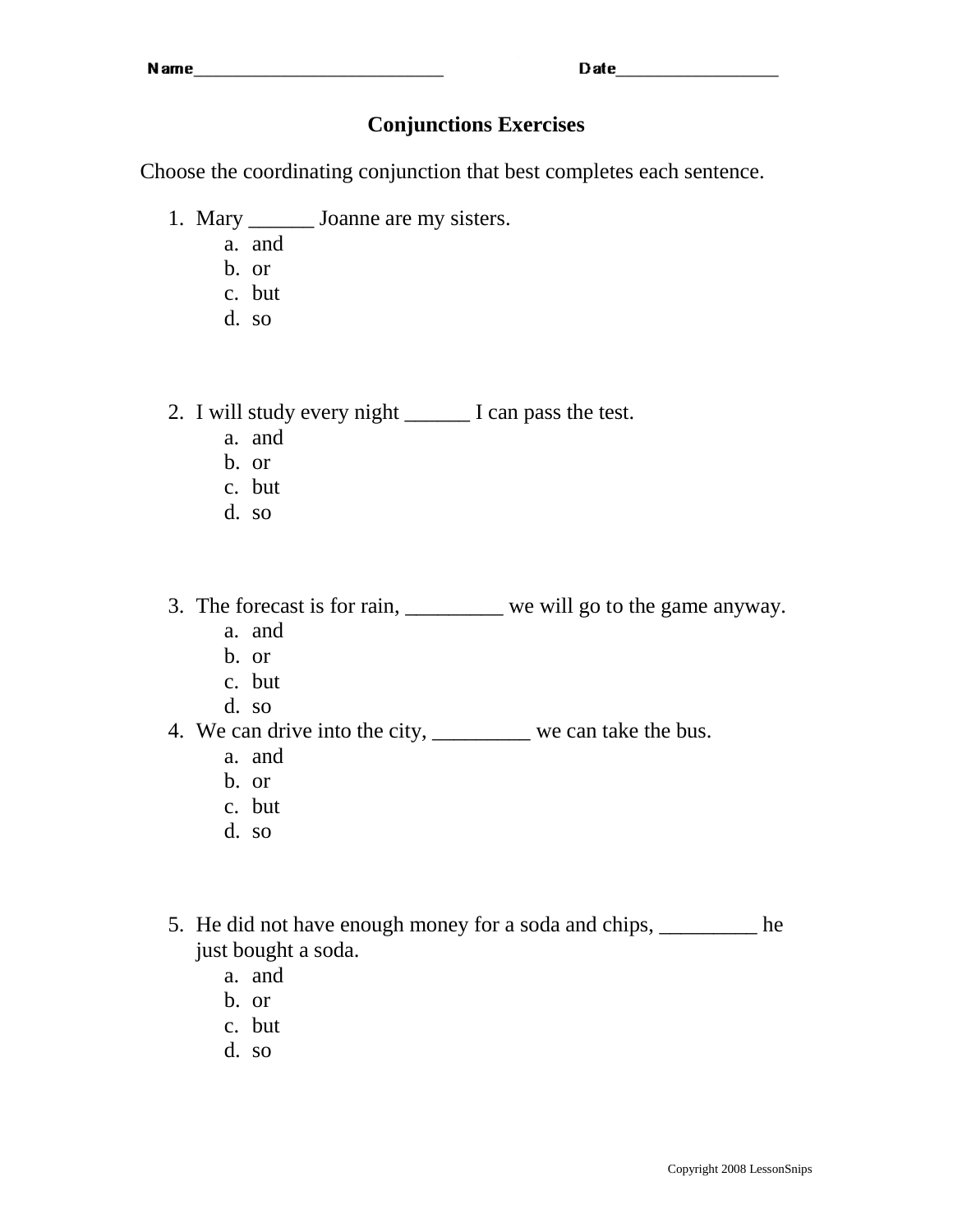## **Conjunctions Exercises (cont'd)**

- 6. I wanted to call you last night, \_\_\_\_\_\_\_\_\_\_\_\_ my brother was on the phone.
	- a. and
	- b. or
	- c. but
	- d. so

7. Tim \_\_\_\_\_\_\_ Matt went to a basketball game with grandpa.

- a. and
- b. or
- c. but
- d. so

8. I can pick you up after school, \_\_\_\_\_\_\_\_\_\_ you can walk home.

- a. and
- b. or
- c. but
- d. so

9. There was no food in the refrigerator, \_\_\_\_\_\_\_\_\_\_\_\_ we ordered pizza.

- a. and
- b. or
- c. but
- d. so

10.I didn't do all my chores, \_\_\_\_\_\_\_\_\_\_ I did do my homework.

- a. and
- b. or
- c. but
- d. so